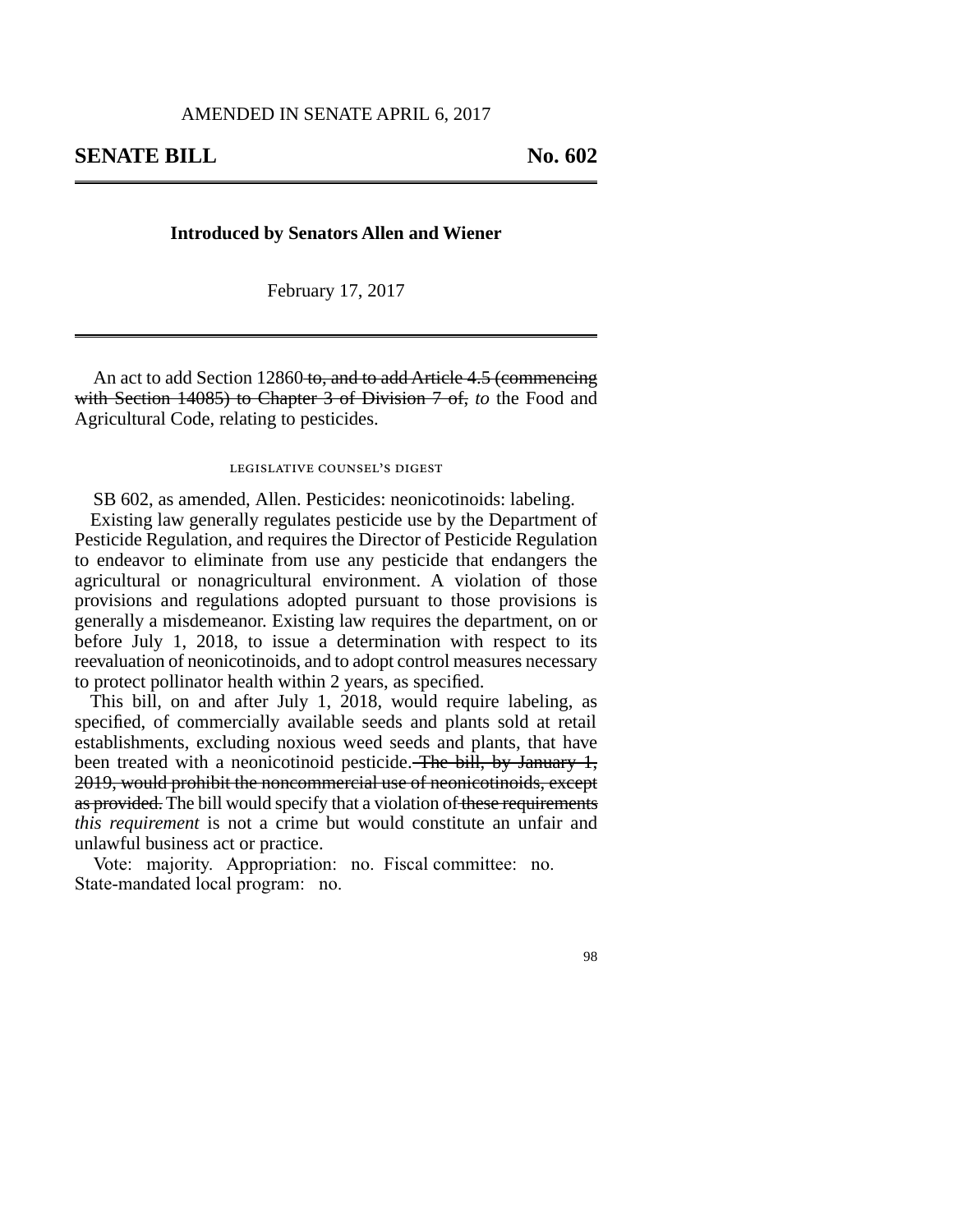*The people of the State of California do enact as follows:*

1 SECTION 1. (a) The Legislature finds and declares all of the 2 following:

3 (1) Bees and other pollinators are critical to agricultural

4 production, home gardens, and native ecosystems. Bee populations 5 have been declining significantly over the past 25 years, and while

line 6 there is no single cause of these declines, a substantial and growing

7 body of evidence points to neonicotinoid pesticides as a key factor.

8 Neonicotinoid pesticides are taken up by plants, and expressed

9 through pollen, nectar, and guttation droplets, impacting both target 10 and nontarget insect species, including honey bees *honeybees* and

11 native bees.

12 (2) The Director of Pesticide Regulation is required, by 13 regulation, to designate a list of restricted material pesticides that

14 meet certain criteria, including presenting a hazard to honey bees.

15 *honeybees.* 

16 (3) Based on data showing a potential hazard to honey bees, 17 *honeybees*, in 2009, the Department of Pesticide Regulation

18 initiated reevaluation of pesticide products containing four

19 neonicotinoid chemicals, including *chemicals:* imidacloprid,

20 thiamethoxam, clothianidin, and dinotefuran. The department is

21 required to complete its reevaluation by July 1, 2018, and to adopt

22 necessary control measures for these pesticides by July 1, 2020.<br>23 (b) It is the intent of the Legislature to minimize potential harm

(b) It is the intent of the Legislature to minimize potential harm 24 to honey bees *honeybees* in the interim while the Department of 25 Pesticide Regulation continues to study the impacts of 26 neonicotinoids.

27 SEC. 2. Section 12860 is added to the Food and Agricultural 28 Code, to read:

29 12860. (a) On and after July 1, 2018, all commercially 30 available seeds and plants sold at retail establishments, excluding 31 noxious weed seeds and plants, that have been treated with a line 32 neonicotinoid pesticide shall be labeled. "Treatment" includes 33 foliar and granular treatments, in addition to seed coatings.

34 (b) The label shall include, clearly visible and prominently<br>35 placed, the words: "STATE OF CALIFORNIA SAFETY placed, the words: "STATE OF CALIFORNIA SAFETY 36 WARNING: MAY HARM BEES" and a logo. This label shall

37 contrast, by typography, layout, or color, with other printed matter nearby.

nearby.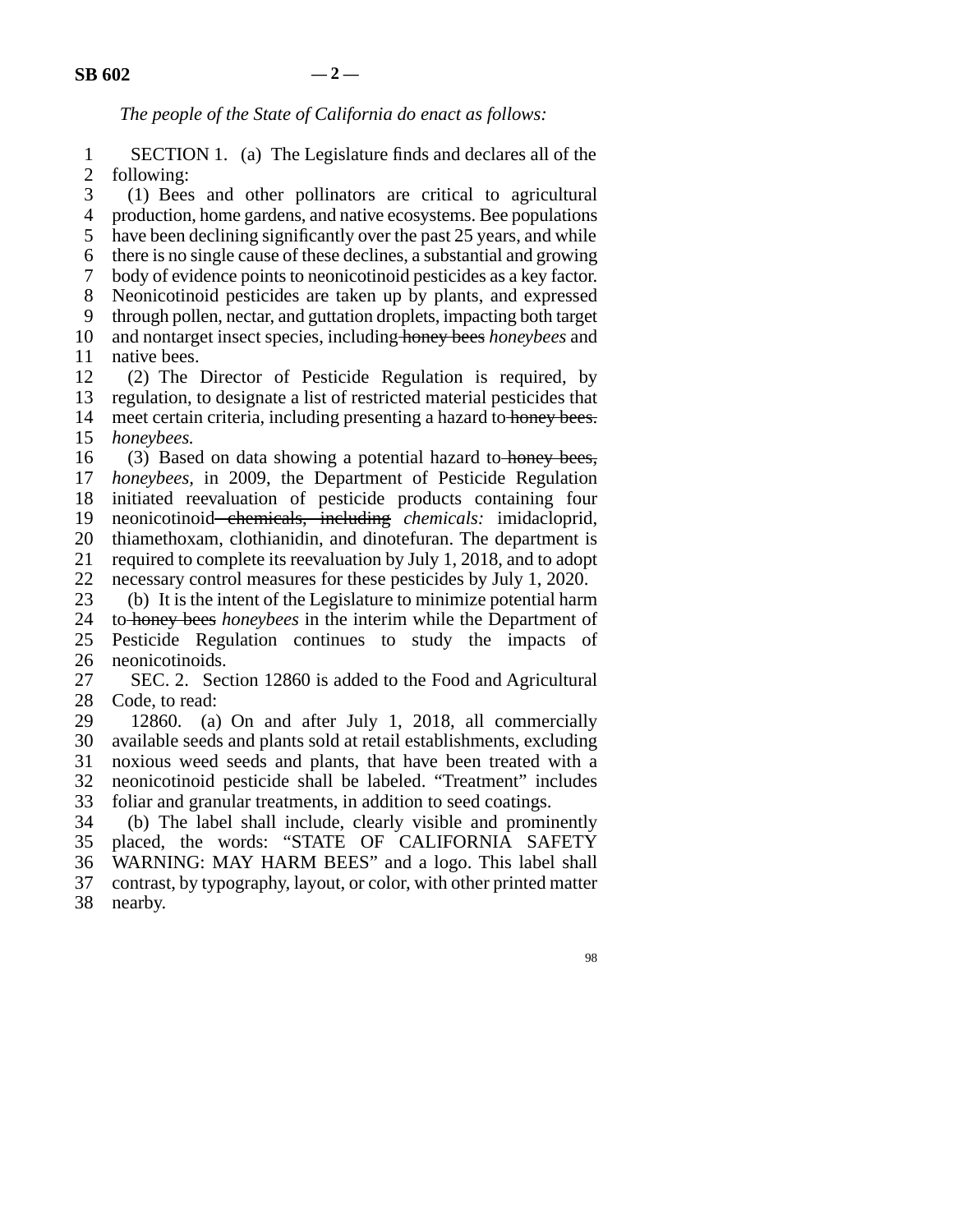line 1 (c) If the safety warning required in subdivision (b) is affixed 2 rather than printed directly, the safety warning shall be affixed to 3 the product in such a manner that it cannot be removed without a 4 thorough application of water or other solvents. 5 (d) (1) Notwithstanding any other law, a violation of this section 6 is not a crime. line 7 (2) A violation of this section constitutes an unfair and unlawful 8 business act or practice under Section 17200 of the Business and 9 Professions Code and *is* subject to enforcement pursuant to Chapter 10 5 (commencing with Section 17200) of Part 2 of Division 7 of the 11 Business and Professions Code. 12 *(e)* For purposes of this section, "neonicotinoid" means 13 *imidacloprid, nithiazine, acetamiprid, clothianidin, dinotefuran,* 14 *thiacloprid, thiamethoxam, or any other chemical designated by* 15 *the department as belonging to the neonicotinoid class of* 16 *chemicals.* 17 SEC. 3. Article 4.5 (commencing with Section 14085) is added 18 to Chapter 3 of Division 7 of the Food and Agricultural Code, to 19 read: 20 21 **Article 4.5. Neonicotinoids**  $\frac{22}{23}$ 14085. As used in this article, "neonicotinoid" means 24 imidacloprid, nithiazine, acetamiprid, clothianidin, dinotefuran, 25 thiacloprid, thiamethoxam, or any other chemical designated by 26 the department as belonging to the neonicotinoid class of 27 ehemicals. 28  $14086.$  (a) By January 1, 2019, noncommercial use of 29 neonicotinoids shall be prohibited. 30 (b) The restrictions and requirements of this section governing 31 the use and possession of neonicotinoid pesticide do not apply to 32 the following: 33 (1) Products sold or applied by veterinarians. 34 (2) Pet care products used to mitigate fleas, mites, ticks, 35 heartworms, or other animals that are harmful to the health of a 36 domesticated animal.

37 (3) Pet care products use to mitigate lice and bedbugs.

38 (4) Indoor pest control products used to mitigate insects indoors,

39 including ant bait.